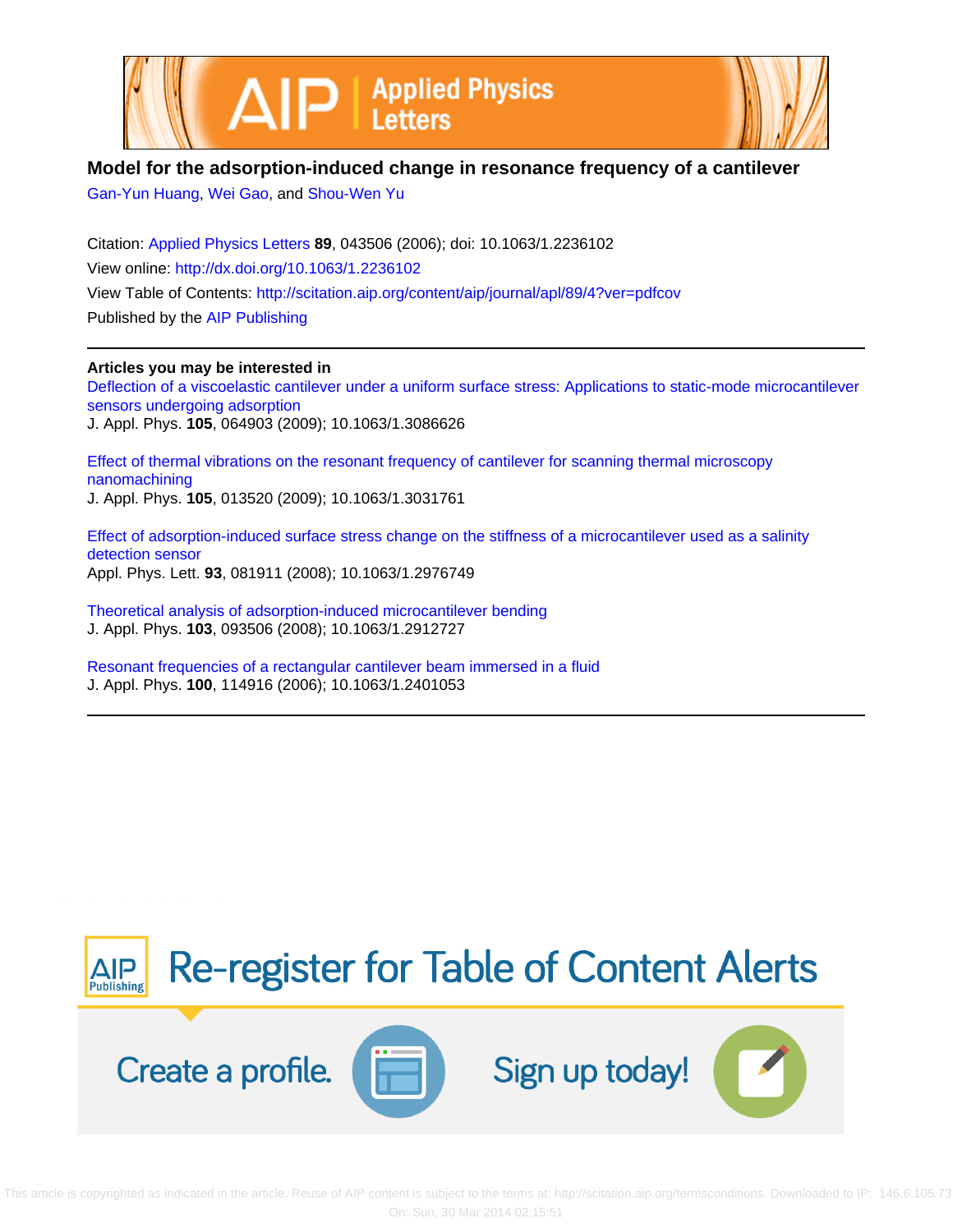## **[Model for the adsorption-induced change in resonance frequency](http://dx.doi.org/10.1063/1.2236102) [of a cantilever](http://dx.doi.org/10.1063/1.2236102)**

Gan-Yun Huang, Wei Gao, and Shou-Wen Yu<sup>a)</sup>

*Department of Engineering Mechanics, Tsinghua University, Beijing 100084, People's Republic of China*

(Received 14 December 2005; accepted 5 June 2006; published online 26 July 2006)

A model, where the interaction between adsorbates and the cantilever and that between the adsorbates themselves have been explicitly taken into account through Lennard-Jones potential, is developed to explain the adsorption-induced fundamental resonance frequency change of a cantilever. With the model, one can obtain results comparable to some experimental observations and predict results with implications for certain applications of resonant behavior of small-dimensioned cantilevers. © *2006 American Institute of Physics*. DOI: [10.1063/1.2236102](http://dx.doi.org/10.1063/1.2236102)

Adsorption-induced responses of cantilevers have attracted much attention due to their potential applications as sensors in physical, chemical, and biological sciences.<sup>1-4</sup> Those cantilever sensors can operate in two modes: (1) passive mode where the cantilevers' deflection due to the adsorption-induced surface stress is used as the signal for detection; (2) active mode where the resonance frequency is measured. Though many contributions have been devoted to the calculation of the responses of the cantilevers due to adsorption, their mechanisms are still not well understood especially for the active mode. For instance, Lagowsky *et al.*<sup>5</sup> argued that the resonance frequency change in cantilever after adsorption could be attributed to the surface tension or more often termed surface stress of the cantilever. There are other similar studies<sup>2,6,7</sup> that have considered the effect of surface stress on the resonance frequency of cantilevers. However, as pointed out by Gurtin *et al.*<sup>8</sup> and revisited recently by Lu *et al.*,<sup>9</sup> constant surface stress does not modify the resonance frequency of cantilevers. Alternatively, those authors suggested surface elasticity, i.e., strain dependent of surface stress to explain the change in resonance frequency of microcantilevers, which yields only a small fraction of the experimental observations.

The present letter is to propose a model so as to explain the adsorption-induced change in resonance frequency of cantilevers as observed in many experiments.<sup>2,5,10</sup> In this model, the interaction between the adsorbates and the cantilever is explicitly considered. Suppose the interaction can be treated in the manner, as schematically shown in Fig. 1, where the upper and lower surfaces of the cantilever of thickness 2*c* accommodate a uniform distribution of adsorbates with the number density under the undeformed state being  $\sigma$ (number per length). The distance between the adsorbates and the surfaces is *a*. It is in essence the extension of a recent model developed by Dareing and Thundat<sup>11</sup> and the adsorbates can be considered as two layers of films attached, respectively, to the upper and lower surfaces of the beam. For the beam segment geometry in Fig. 1, one may obtain the following relations:

$$
d_{12} = b - (a + c)\varphi
$$
,  $d_{34} = b + (a + c)\varphi$ ,  $\varphi = b\kappa$ , (1a)

$$
d_{15}^2 = d_{25}^2 = (d_{12}/2)^2 + a^2, \quad d_{36}^2 = d_{46}^2 = (d_{34}/2)^2 + a^2, \quad (1b)
$$

where  $b=1/\sigma$ , *y* is the deflection, and hence  $\kappa = \frac{\partial^2 y}{\partial x^2}$  is the curvature of the beam segment;  $d_{12}$ ,  $d_{34}$ ,  $d_{15}$ ,  $d_{25}$ ,  $d_{36}$ , and  $d_{46}$  (with the subscripts denoting the number of the adsorbate in Fig. 1) describe the separation between two adjacent adsorbates and that between the adsorbates and their adjacent cantilever surface atoms in the deformed state. It should be noted here that we treat the interaction between the adsorbates and the cantilever surface as that between the adsorbates and their adjacent surface atoms of the cantilever in the way shown in Fig 1. If both the interaction between the adsorbates and that between the adsorbate and the cantilever surface atoms can be described by the following Lennard-Jones potential:

$$
V(r) = \frac{-A}{r^6} + \frac{B}{r^{12}},
$$
\n(2)

with *r* being the spacing between two atoms and *A* and *B* Lennard-Jones constants, we can obtain the potential due to the interaction as

$$
U_i = \int_l \sigma[V(d_{12}) + 2V(d_{15}) + V(d_{34}) + 2V(d_{36})]dx
$$
  
= 
$$
\int_l u_i dx,
$$
 (3)

with *l* the length of the cantilever. The elastic energy stored in the cantilever can be calculated according to



FIG. 1. Schematic illustration of a beam segment with a uniform distribution of adatoms adsorbed both on the upper and lower surfaces.

a) Author to whom correspondence should be addressed; electronic mail: yusw@mail.tsinghua.edu.cn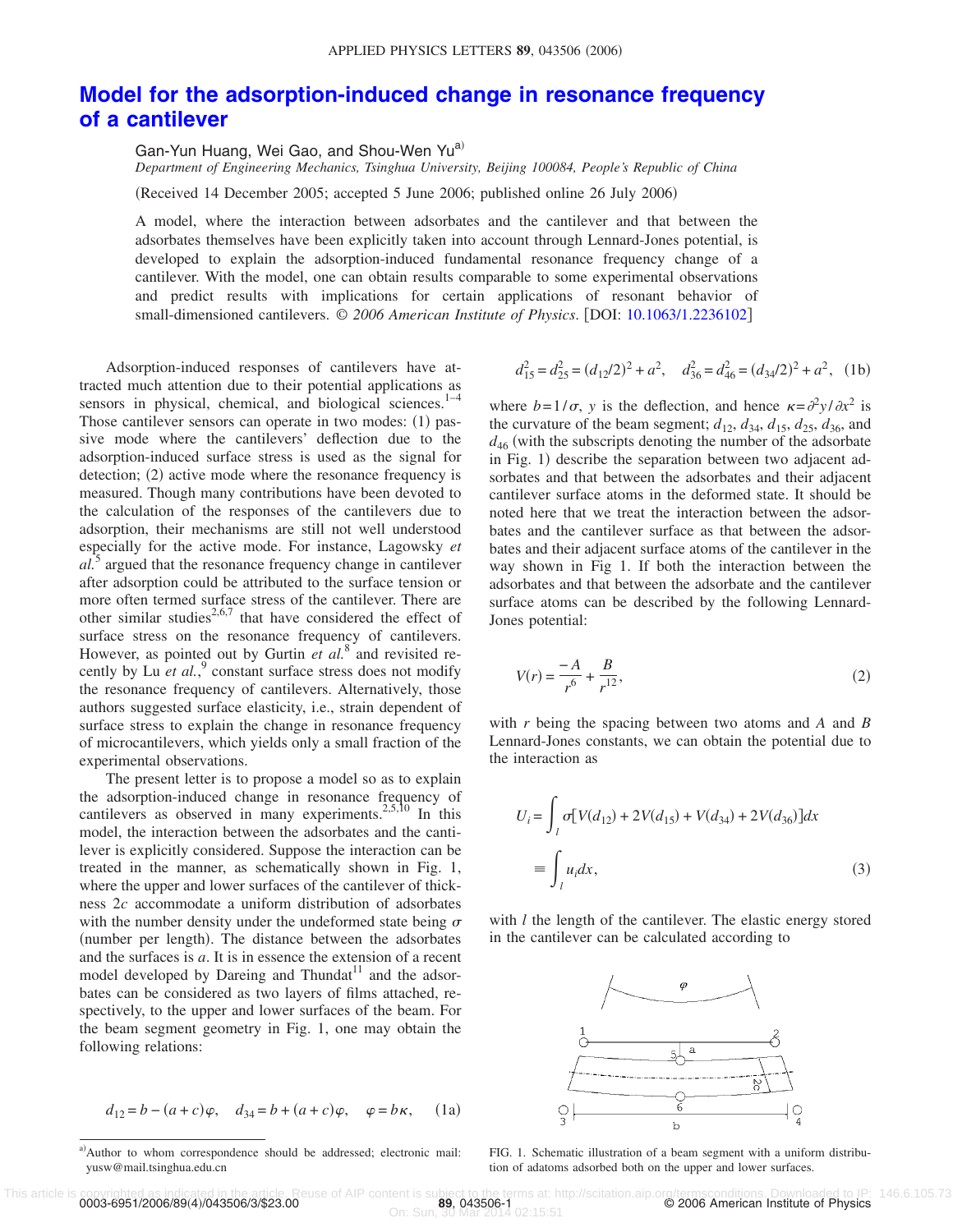

FIG. 2. Variation of the resonance frequency with the adsorbate density for *E*=130 GPa,  $c = 25$  nm,  $a = 0.35$  nm,  $A = 2.8377 \times 10^{-77}$  J m<sup>6</sup>, and  $B = 1.943$  $× 10^{-134}$  J m<sup>12</sup>.

$$
U_e = \frac{1}{2} \int_l E I \kappa^2 dx.
$$
 (4)

EI in the above equation is the bending stiffness of the cantilever itself. The kinetic energy of the adsorbate-adsorbent system can be expressed as

$$
U_k = \frac{1}{2} \int_l (\rho F + 2\sigma m_a) \dot{y}^2 dx,
$$
 (5)

where  $\rho$  is the mass density of the cantilever and the overdot denotes partial derivative with respect to time, *F* is the cross section area, and  $m_a$  is the mass of an adatom. Using Eqs.  $(3)$ – $(5)$ , we can write the Lagrangian *L* of the system as follows:

$$
L = U_k - U_i - U_e. \tag{6}
$$

The vibration equation for the microcantilever thereby can be obtained from  $\partial(\partial L/\partial y)/\partial t = \partial L/\partial y$ . Since variations  $\delta U_e = \int_l E I \kappa \delta \kappa dx$  and  $\delta U_i = \int_l (\partial u_i / \partial \kappa) \delta \kappa dx$ , we may expand  $\partial u_i / \partial \kappa$  into Taylor's series with respect to  $\kappa$  and neglect the terms with order higher than one if the small value of  $\kappa$  is considered. Thus the free vibration equation can be approximated by

$$
(\rho F + 2\sigma m_a)\ddot{y} = -\left(\text{EI} + \frac{\partial^2 u_i}{\partial \kappa^2}\bigg|_{\kappa=0}\right)\frac{\partial^4 y}{\partial x^4}.\tag{7}
$$

 $\partial u_i / \partial \kappa |_{\kappa=0}$  does not appear in Eq. (7) because it would appear in the boundary conditions. From the above equation, one may note that due to adsorption on the microcantilever, both the effective mass density and the effective stiffness change. And the fundamental resonance frequency of the microcantilever can be expressed as

$$
\frac{\omega}{\omega_0} = \sqrt{\frac{1 + (\partial^2 u_i / \partial \kappa^2)_{\kappa = 0} / \text{EI}}{1 + 2 \sigma m_a / \rho F}},\tag{8}
$$

with  $\omega_0 = \beta \sqrt{EI/\rho F l^4}$ . It is clearly seen that whether the resonance frequency increases or decreases will largely depend on the interaction between the adsorbates and cantilever and that between the adsorbates in addition to the mass of the adsorbates. When the mass of the adsorbates is negligible as compared to that of the cantilever which is true in many cases, the interaction between the adsorbates and the cantilever and that between the adsorbates themselves determine the resonance frequency change. Furthermore, using Eqs. (1) and (2), we can explicitly obtain

$$
\frac{\partial^2 u_i}{\partial \kappa^2} \bigg|_{\kappa=0} \approx \sigma^7 (a+c)^2 \bigg( B \sigma^6 \bigg\{ 312 + \frac{42}{\left[ 1/4 + (a\sigma)^2 \right]^8} \bigg\} - A \bigg\{ 84 + \frac{12}{\left[ 1/4 + (a\sigma)^2 \right]^5} \bigg\} \bigg), \tag{9}
$$

from which it can be concluded that if the repulsive interaction dominates over the attractive one, the resonance frequency of the microcantilever due to adsorption will increase and vice versa.

As a numerical example, we take *E*=130 GPa,  $c=25$  nm, and parameters  $a=0.35$  nm,  $A=2.8377$  $\times 10^{-77}$  J m<sup>6</sup>, and *B*=1.943  $\times 10^{-134}$  J m<sup>12</sup> as have been used by Dareing and Thundat.<sup>11</sup> The width in the cantilever in the present model can be taken as  $w=1/\sigma$ . These parameters' values may also well approximate those in the experiment of Wang *et al.*<sup>10</sup> where the resonance frequency of a 50 nm thick cantilever rapidly increases and then comes to a stable value with a net increase about 1.6% when exposed to oxygen. Such phenomenon may be the result of continuous adsorption of oxygen till its arrival at a certain balance. We have calculated the resonance frequency  $\omega$  as a function of  $\ln(\sigma/10^9)$  since  $t \propto \ln \sigma$  generally holds true as far as the adsorption dynamics is concerned. The results are plotted in Fig. 2 where the equilibrium value or maximum of  $\sigma$  has been chosen as  $3.3 \times 10^9/m$ . From the figure, it can be seen that the resonance frequency increases by about 1.8% when the adatom density reaches its maximum. It is worthwhile to point out that under the monolayer adsorption, the mass of the oxygen adatoms can still be reasonably neglected for the above selected dimension of the cantilever though accounting for it would decrease the difference between the experimental value and the predicted one. There are other experiments<sup>2,5</sup> that reported the adsorption-induced resonance frequency increases with the same order of magnitude. So the present model may be reasonable, though the results may largely depend on the equivalent value of  $\sigma$  and it is reasonably selected in the present work.<sup>11</sup>